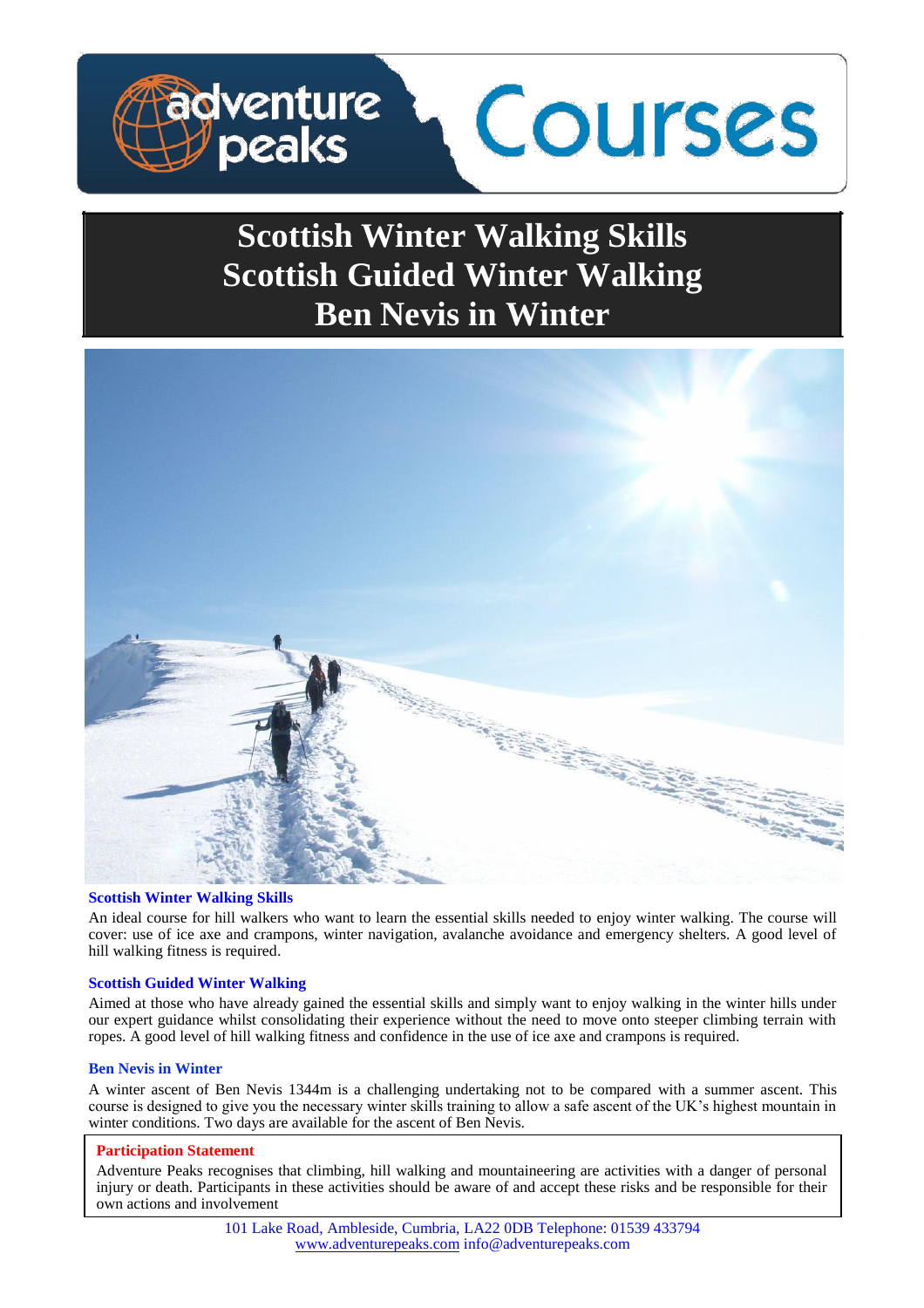# **PREVIOUS EXPERIENCE**

For the **Scottish Winter Walking Skills and Ben Nevis in Winter** courses all you need is a good level of fitness and enjoyment of long days on the British hills in summer.

To get the most from the **Scottish Guided Winter Walking** course you should have at least 5 days of experience in winter with crampons and ice axe.

## **DATES**

Our courses run throughout January, February and March, with the format below:

# $\frac{4 \text{ days} - 3 \text{ days} \text{ guiding}}{4 \text{ days}}$

- **1. Friday** Arrive in the evening, Hotel
- **2. Saturday** Instruction and walking, Hotel
- **3. Sunday** Instruction and walking, Hotel
- **4. Monday** Instruction and walking, depart

## **VENUE**

The mountains around Glencoe and Ben Nevis provide some of the best and most reliable winter walking and climbing conditions in Britain suitable for beginner and expert alike. It is the perfect training ground for mountaineering in the Alps or Greater Ranges.

#### **ACCOMMODATION**

We are based at the friendly and luxurious Onich Hotel which is situated midway between Fort William and Glencoe. The hotel provides en-suite rooms, a comfortable bar, restaurant with excellent and filling food, and stunning views.

www.onich-fortwilliam.co.uk

Accommodation is booked from the night of your arrival (Day 1) with instruction starting the following morning. Check out is normally on the morning of your final day unless you have booked an additional night. Accommodation is booked on a twin or double room basis; however single rooms will be provided where there is not a member of the same sex to share with. Single rooms and additional nights can be requested at an extra cost.

#### **MEALS**

Breakfast is the key to a good day in the Scottish hills and at the Onich Hotel you will be offered a full Scottish Breakfast or if you prefer, other choices include porridge, cereal, toast or kippers. On the hill we provide a packed lunch and the hotel will fill your flask each morning. Dinner is three courses and vegetarians can be catered for - please advise in advance.

# **OUTLINE ITINERARY**

An exact programme is difficult to confirm as we operate according to the weather, conditions and the progress of the group, but typically we would aim to do the following:

#### **Scottish Winter Walking Skills**

Day 1: On the first evening there will be an informal meeting with a member of the Adventure Peaks team to chat through the course, check your personal kit and issue you with any hire kit required.

**Day 2:** The first day will develop your skills to move safely and efficiently on snow covered terrain as well as what to do in the event of a slip.

- Step kicking and cutting
- Use of ice axe and crampons
- Ice axe arrest
- Winter navigation and route planning
- Winter weather and avalanche avoidance
- Emergency shelters

In the evening there will be a short lecture on avalanche avoidance and prediction.

**Days 3 & 4:** These days will give you the opportunity to practise your new skills during a mountain journey with plenty of feedback from your instructor.

#### **Ben Nevis in Winter**

**Days 1 & 2:** as above

**Days 3 & 4:** The best weather day will be used to make the ascent of Ben Nevis with a second mountain walk on the reserve day.



## **Scottish Guided Winter Walking**

The Guided Winter Walking course will attempt a number of classic mountain days using any opportunity along the way to develop and perfect your skills.

- Use of ice axe and crampons
- Winter navigation and route planning
- Winter weather and avalanche avoidance

We would hope to explore a wide variety of areas on the West Coast but days may include ascents of many of the mountains below:

- Ben Nevis
- Aonach Beag and Anoch Mor
- Grey Corries traverse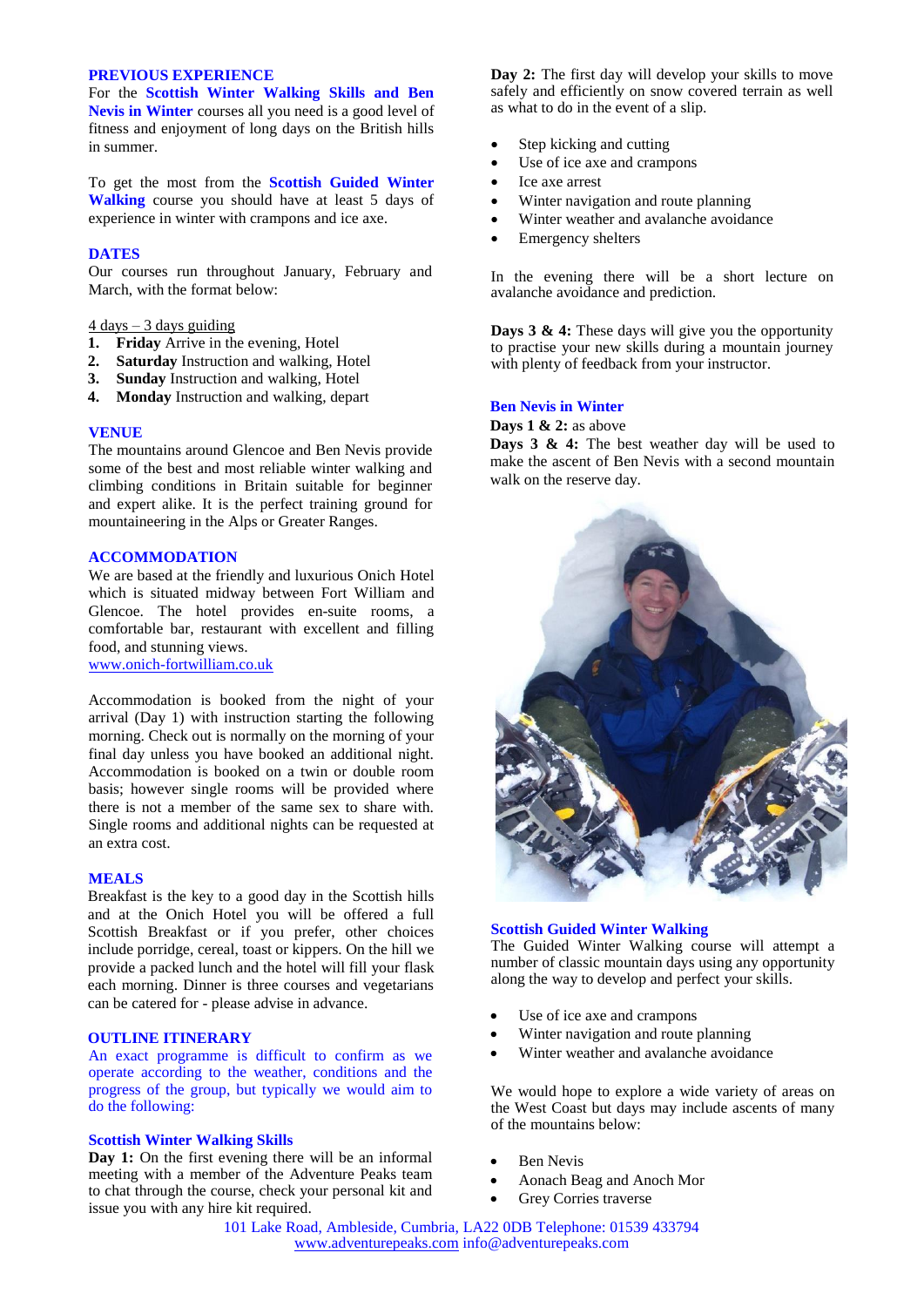- Stob Ban and the Mamores
- Ballachullish Horseshoe
- Glencoe Ridges and summits

# **WHAT IS INCLUDED**

- Instruction by qualified Mountain Instructors or Guides.
- Accommodation and meals, (breakfast, packed lunch and a three course evening meal), starting with breakfast on day 2 through to packed lunch on the day of departure. *(Bar meals can be purchased until 8.30 p.m. at The Onich Hotel)*
- Ropes and technical equipment (exc. helmet)

# **WHAT IS NOT INCLUDED**

- $\triangleq$  Personal equipment including ice tools, crampons and helmet, (although much of this can be hired).
- Uplift by cable car on Aonach Mor (Ben Nevis) or the White Corries (Glencoe). These maximize your time above the snow line and you'd usually use them twice during a week long course or once for a weekend. Prices in 2019 are £19.50 and £12 respectively for a return trip.
- di l Liquid refreshment in the bar!

# **TRANSPORTATION**

The Adventure Peaks minibus is made available for use by our courses for transport between the hotel and the mountains on instructed days. During busy periods, clients may be asked to use their own transportation for themselves and other members of the group. In this case other clients may be asked to contribute to fuel costs.

# **CLIENT / GUIDE RATIO**

For all courses, the ratio is 1:6 max *We will run courses with a min of 1:2*

# **WEATHER CONDITIONS**

Scottish mountaineering is very weather dependent but your instructor will endeavour to give you a productive and enjoyable course based on the prevailing conditions, group fitness and avalanche risk. Despite an apparent trend for warmer winters we have not had to cancel any days in the past due to lack of snow.

If the winds or avalanche risk are too high we may restrict walks to lower levels.

# **EQUIPMENT**

On booking we will send you a detailed equipment list which contains plenty of information on the kit required. We have an extensive range of specialised equipment for hire which is also available for purchase following your course. We will deduct the hire cost from the second hand price.

*A 15% discount is available off the RRP price on all equipment and clothing from the Adventure Peaks shop from the time of booking to 1 year from the date the course ends, (excludes maps, books electrical goods, courses, treks, expeditions and hire kit)* 

## **TYPICAL KIT LIST**

- \*\*Ice axe
- \*\*Crampons
- \*\*Mountaineering boots (B3)
- \*\*Climbing Helmet
- \*\*Waterproof jacket and trousers
- Warm clothes
- Hat and Gloves
- 40-50L Rucksack
- Water bottle/thermos flask
- Headtorch
- Orange (or better) Survival Bag
- Whistle
- Compass
- Map Ben Nevis and Glencoe 1:50,000

\*\* These items can be hired from us. Please let us know at the time of booking. All other technical equipment is provided.



## **INSURANCE**

We recommend you have travel insurance to cover cancellation/curtailment. Search and rescue cover is not required as Scotland has a dedicated voluntary Mountain Rescue Service. Insurance information can be provided on request.

# **BOOKS AND MAPS**

In winter the preference is to use 1:50,000 scale maps. The OS Landranger Map 41 covers Ben Nevis and Glencoe.

Maps are available from our shop or online at www.adventurepeaks.com.